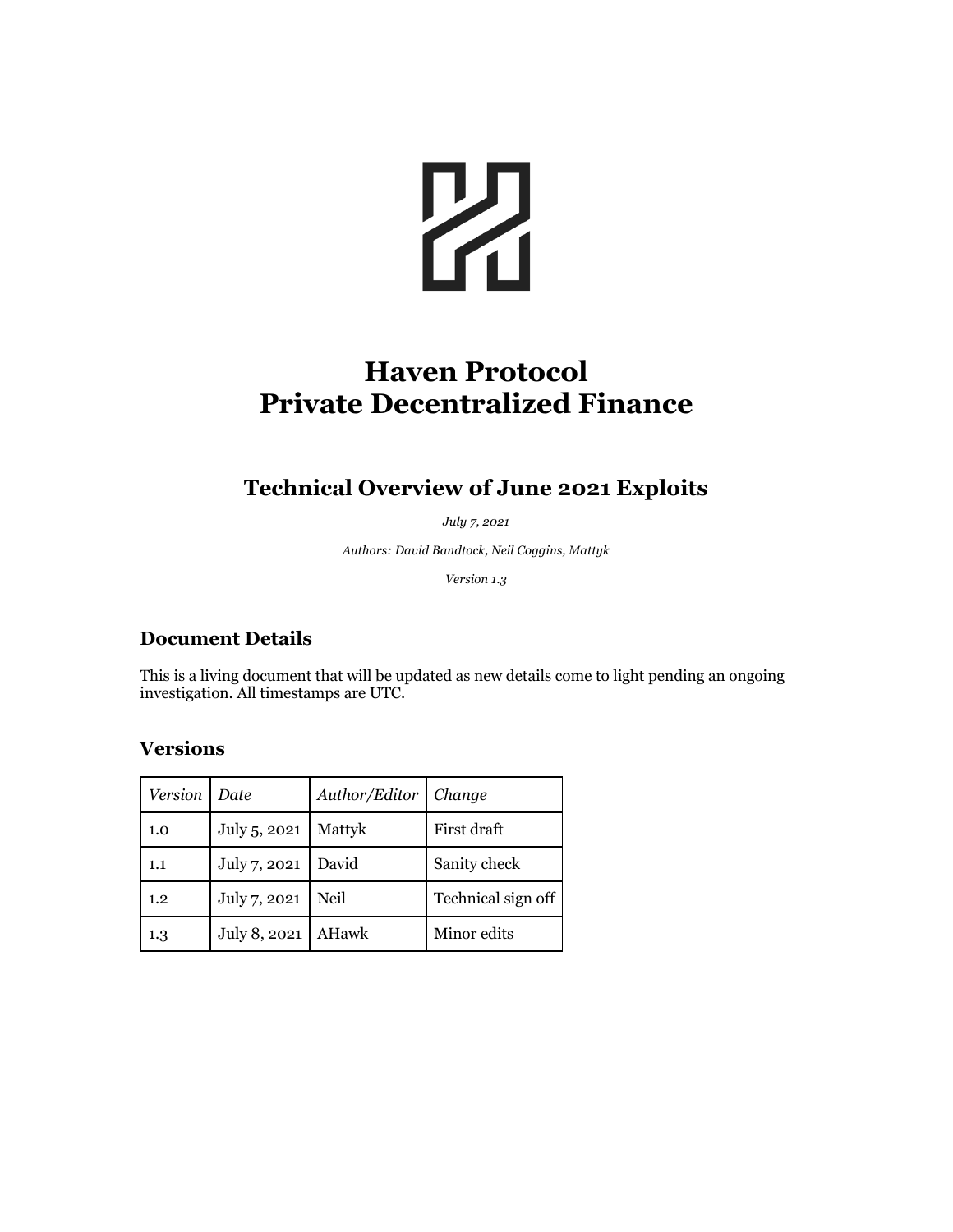## **Introduction**

Starting from June 22, 2021, hackers attacked Haven Protocol, exploiting several related vulnerabilities. This report explains the impact of these exploits, how they were resolved, next steps for the project, and our key learnings.

As painful as this process has been, it has hardened the team and the protocol. There is no doubt that the project is now stronger because of it.

The attack took advantage of several vulnerabilities:

- 1. Miner reward validation hack
- 2. xJPY to xBTC conversion/transfer
- 3. Hidden burn/mint amount bug
- 4. Zero value price record due to oracle being disabled

The fact these vulnerabilities were possible has highlighted weaknesses in our development processes. These have been fundamentally overhauled following recent events.

Once we are 100% confident that the protocol is secure and appropriate measures are in place, we will execute a hard fork. This will distribute an updated version of the code and potentially instigate a rollback.

It is worth noting that much of the analysis required during the recent investigation relies on the visibility of Haven Protocol's xAsset mint and burn data, which is intentionally public. Addresses and balances on Haven's chain remain private by default. We were also able to take advantage of the fact our anonymity set on xAssets is very small and not currently mixed sufficiently. This is a known privacy issue on xAssets that will also be addressed in the next fork.

#### **Issue Summary**

The recent investigations have been extensive, with both internal and external input, leading to the identification of several bugs and issues.

#### *Blockchain scanner*

Each issue has left an identifiable anomaly in the blockchain data. This meant it was possible to build a blockchain scanner, which scans the entire chain to form a complete list of affected transactions. This allows us to better understand the extent and impact of each exploit. It also gives us a high level of confidence that we have not missed any transactions.

The block scanner code: https://github.com/haven-protocol-org/havenmain/commit/8dae47791fe734e9081edc419c1ad91169b4b824

The block scanner results: https://docs.google.com/spreadsheets/d/1cPrQtss9myY0j9\_mbuWmdvyFwO\_5xf3oKxwafd4NAQ/edit#gid=0

*Notable entries in blockchain scan*

To simplify the analysis, we've extracted the most important events in the table on the following page. These are transactions that resulted in an exploit, minting of assets, and inflation.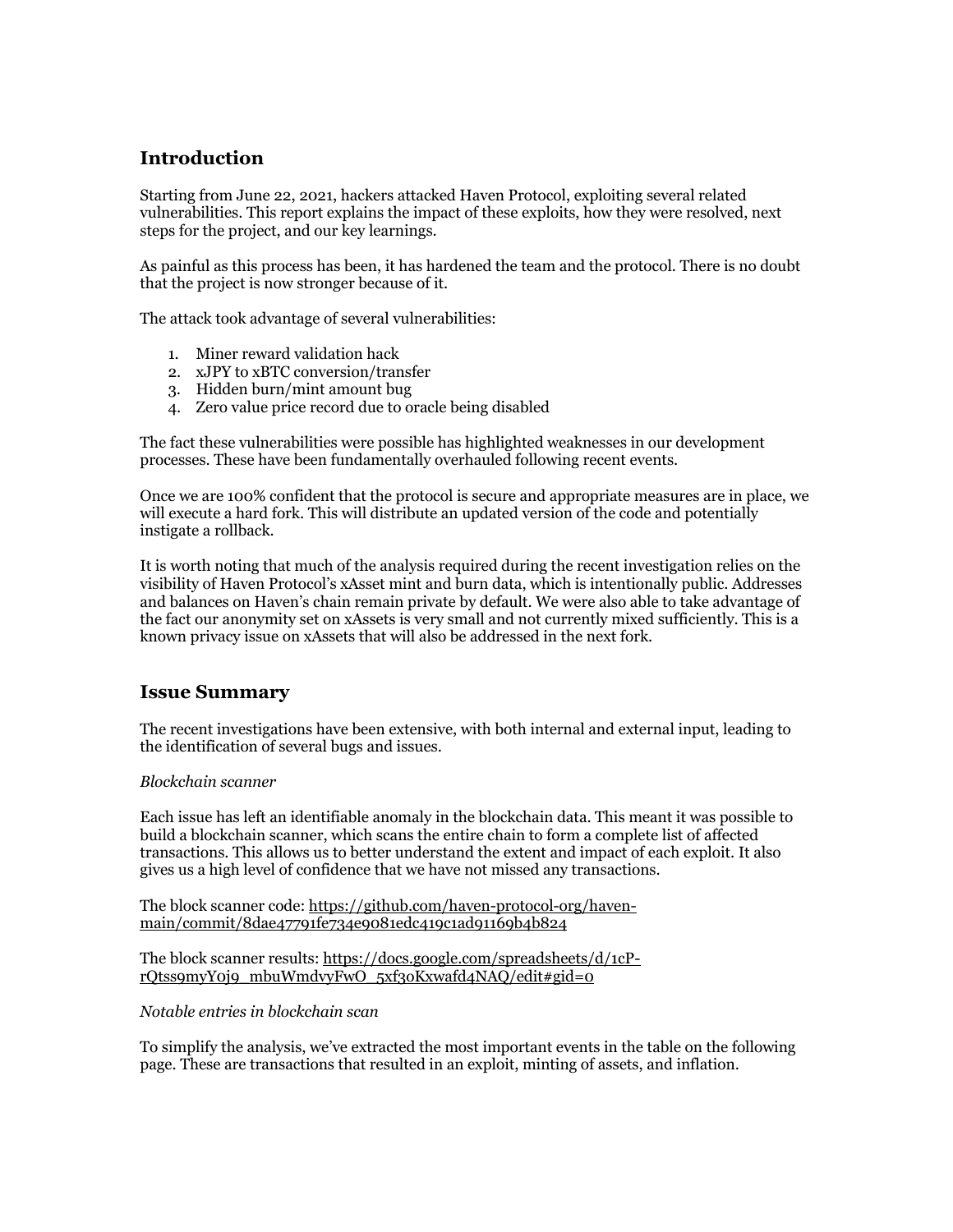|      | Date Block<br>$/$ TX id | Flag                                                                 | Extra<br><b>Information</b>                                                           | What is it?                                                                                                 | How was it fixed?                                                                                                                                                     | <b>Exploit Amount</b>                                                                                                                                                     |
|------|-------------------------|----------------------------------------------------------------------|---------------------------------------------------------------------------------------|-------------------------------------------------------------------------------------------------------------|-----------------------------------------------------------------------------------------------------------------------------------------------------------------------|---------------------------------------------------------------------------------------------------------------------------------------------------------------------------|
| 6/22 |                         | 882877 Mismatch in<br>miner reward<br>assets detected                | Used assets $= \{$<br>XHV },<br>miner tx<br>claimed { XBTC<br>XHV XUSD }              | Miner reward<br>exploit                                                                                     | Miner tx validation code fixed. 6.73 xBTC 101k<br>added additional checks for<br>validate miner transaction()<br>- haven-protocol-org/haven-<br>main@b9bdoe5 · GitHub | <b>xUSD</b>                                                                                                                                                               |
| 6/23 |                         | 883040 Mismatch in<br>miner reward<br>assets detected                | Used assets $= \{$<br>$XHV$ ,<br>miner tx<br>claimed { XBTC<br>XHV XUSD }             | Miner reward<br>exploit                                                                                     | Miner tx validation code fixed.<br>added additional checks for<br>validate miner transaction()<br>- haven-protocol-org/haven-<br>main@b9bdoe5 · GitHub                | 6.73 xBTC 101k<br><b>xUSD</b>                                                                                                                                             |
| 6/24 |                         | $884293$ At least 1 input<br>or 1 output of<br>the tx was<br>invalid | get tx type()<br>failed                                                               | xJPY to xBTC -<br>transfer bug                                                                              | Fix to get tx asset types<br>function<br>asset type bug fix · haven-<br>protocol-org/haven-<br>$\text{main@10931af} \cdot \text{GitHub}$                              | total input 2.2 xJPY -<br><b>xBTC NOT SPENT</b>                                                                                                                           |
| 6/24 |                         | $884305$ At least 1 input<br>or 1 output of<br>the tx was<br>invalid | get tx type()<br>failed                                                               | xJPY to xBTC -<br>transfer bug                                                                              | Fix to get tx asset types<br>function<br>asset type bug fix · haven-<br>protocol-org/haven-<br>$\text{main@10931af} \cdot \text{GitHub}$                              | Change of previous<br>tx<br>(4c87e7245142cb33a<br>8ed4f039b7f33d4e4<br>dd6b541a42a55992f<br>d88efeefc40d1)                                                                |
| 6/25 |                         | $884689$ At least 1 input<br>or 1 output of<br>the tx was<br>invalid | get tx type()<br>failed                                                               | xJPY to xBTC -<br>transfer bug                                                                              | Fix to get tx asset types<br>function<br>asset type bug fix · haven-<br>protocol-org/haven-<br>$\text{main@10931af} \cdot \text{GitHub}$                              | 110 xJPY<br>spent in ring<br>member 10 of<br>https://explorer.hav<br>enprotocol.org/tx/17<br>f264dcfb1ebdc95e99<br>9668dcd6b2a1edbf3<br>2996e7337a564a2c6<br>5c3f47694d/1 |
| 6/27 |                         | 886576 Missing<br>conversion fee.                                    | Source:XBTC,<br>dest:XUSD,<br>XHV fees:0,0,<br>XUSD fees:0,0,<br>burnt:0,<br>minted:0 | Perpetrators can<br>hide burnt/mint<br>amounts. No<br>inflation caused but<br>it can skew supply<br>figures | In progress                                                                                                                                                           | Output value cannot<br>be determined                                                                                                                                      |
| 6/29 |                         | 887362 Missing<br>conversion fee.                                    | This is the first<br>example, for a<br>complete list<br>see the full<br>report        | o pricing record<br>exploit                                                                                 | add o value check to daemon<br>add o pr and amount<br>bunt/mint check · haven-<br>protocol-org/haven-<br>main@7df47ce · GitHub                                        | Output value cannot<br>be determined                                                                                                                                      |

## **Exploit Analysis and Rollback**

The only way to remove the effect of the exploits from the blockchain is to conduct a rollback. This section discusses the pros and cons of a rollback, and the optimum cut-off point.

#### *What is a rollback?*

A rollback is where the blockchain is cut, as part of a fork. Given that a blockchain is a ledger for all transactions, any transaction after the point where it is cut (rolled back) would be lost, and in effect reversed. It would be as if the ledger is rolled back in time. This method could be used to remove the impact of the hack.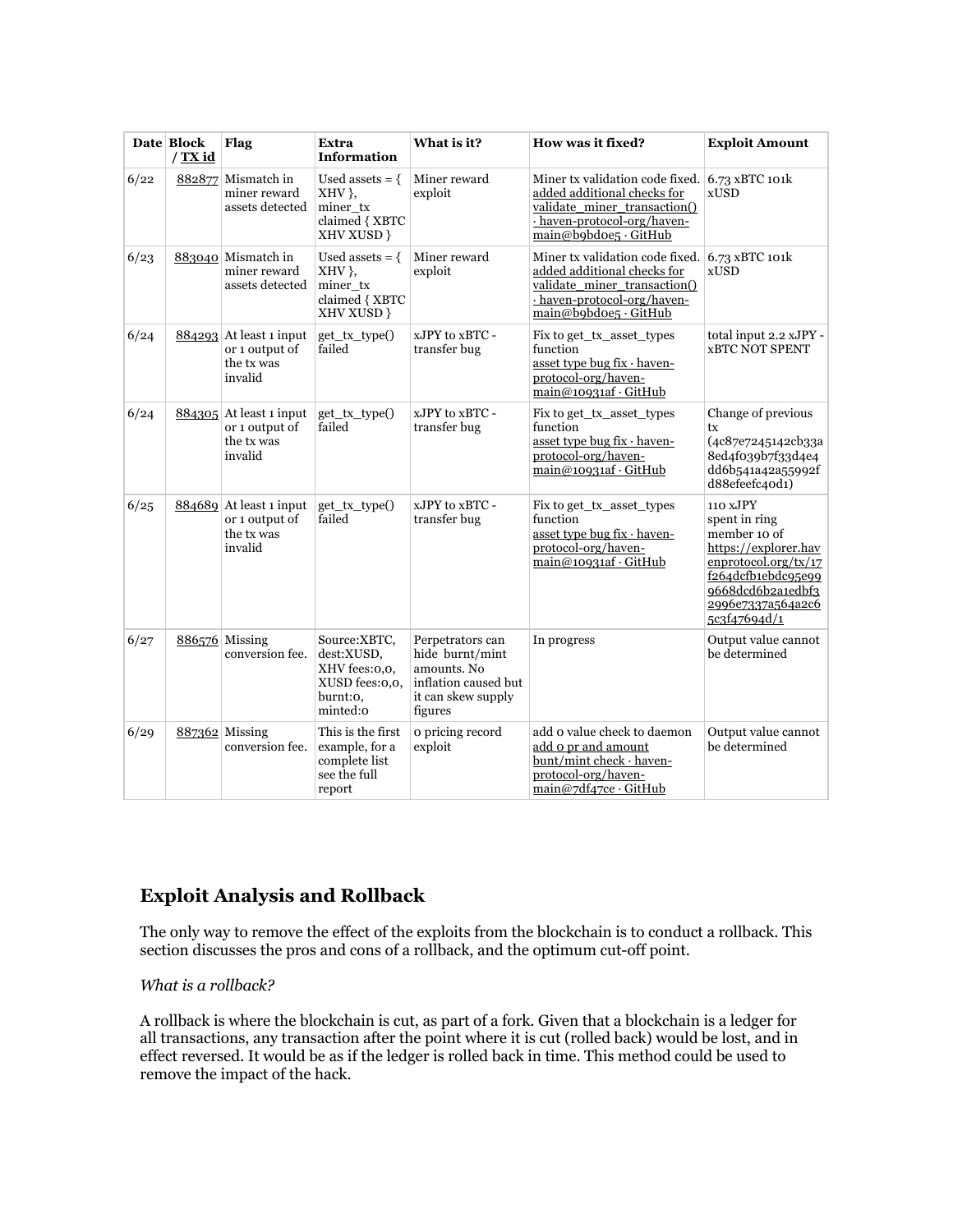This is an extreme response that would typically impact a large number of users, but in this case we have significantly mitigated the impact by closing deposits and withdrawals on exchanges to minimize the movement of funds on the chain.

Transactions within the exchange's closed system are managed on each exchange's database, not on the chain, so they should not be affected by a rollback.

#### *How far back should the rollback go?*

This is the key question. The block before any exploit could be considered a potential rollback point. In this case however, we have a number of exploits causing an increasing amount of inflation over a period of time. The further we roll back, the more hacks are removed, but the greater the disruption and potential loss for exchanges and users. The goal is to find a balance.

The optimal point is where an acceptable amount of inflation is removed, with an acceptable amount of disruption. Based on the data, and fact that exchanges closed on June 26th, there is only one point that meets these criteria. This is:

- Block: 886575
- Time: 2021-06-27 22:21:08

If we rollback to a block before this point, when the exchange wallets were open, users or exchanges could lose funds.

If we rollback to a block after this point, it would allow blocks with hidden mint burn data to survive, which hide unknown exploits.

#### *What is the significance of exchange wallets?*

We have considered rolling back further, to mitigate the impact of the earlier exploits. However, if we were to roll back to a point where exchange wallets were open, it would cause serious disruption.

The main impact to holders and exchanges is caused by deposits and withdrawals that occur during the rolled back period. Most exchanges were closed by block 886575, so rolling back to this point shouldn't affect the exchange's internal balance sheet.

Because of time differences, KuCoin was the last to close deposits and withdrawals. They actioned our request at 1:56 am on the June 28th. Block 886575 is only 3 hours and 35 minutes before this point, meaning we still have a short window for disruption. We hope to work with KuCoin to put this right.

If we were to roll back any further, far more deposits and withdrawals would be reversed, having a significant impact on exchanges and holders.

#### *Inflationary Impact of a Rollback to Block 886575*

If we roll back to 886575, all exploits before this point would be unaffected. We've calculated below the total inflationary impact of these exploits.

- Miner validation reward
	- o Total exploit: 13.46 xBTC and 202,920 xUSD
- xJPY to xBTC conversion
	- o Total exploit: 112.2 xBTC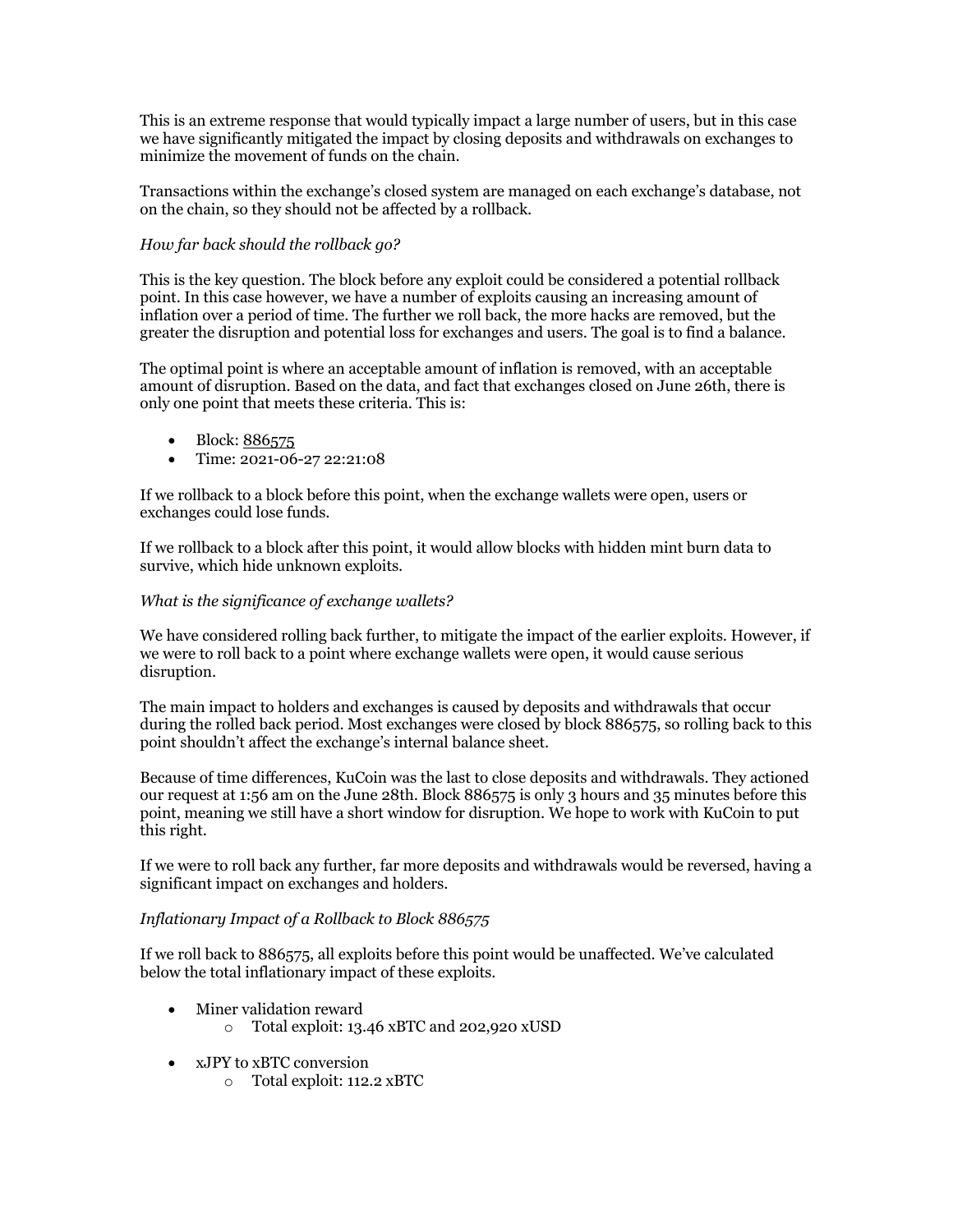• Grand Total: 125.66 xBTC and 202,920 xUSD

This is the total inflation that resulted from the two hacks, prior to the suggested rollback point. The exchange data we have seen so far suggests that most of these funds have already been sold and that the hacker does not hold much more, assuming we roll back to 886575 to wipe out later exploits.

It is critical to note that this total is also offset by the 440,000 XHV (~\$1.5 million) that is currently frozen in suspected KuCoin accounts, and 100,000 XHV (\$~350,000) that is frozen in suspected TradeOgre accounts. We hope to recover and burn these funds.

This would result in approximately \$2.6 million in total inflationary impact, or 3% of Haven Protocol's current market cap, based on today's market prices. See the chart below for a summary:

| Amount       | <b>USD Value</b>   | <b>Status</b>       |  |
|--------------|--------------------|---------------------|--|
| 125.66 xBTC  | ~1.335,000         | From exploit        |  |
| 202,920 xUSD | $\sim$ \$202,920   | From exploit        |  |
| 440,000 XHV  | $\sim$ \$1,540,000 | Frozen in KuCoin    |  |
| 100,000 XHV  | $\sim$ \$350,000   | Frozen in TradeOgre |  |

#### *Community decision to rollback*

It is important that all major decisions should be taken by the Haven Protocol community, including the decision to instigate a rollback.

Given that 886575 is the only logical rollback point, balancing acceptable results and manageable disruption, the decision for the community to answer is whether or not to rollback at all.

A vote will be held in Discord, as soon as possible. This will offer two choices:

- 1. Rollback chain to 886575
	- Pros: Will remove the largest exploits
	- Cons: Transactions after 886575 will be reversed
- 2. Do not rollback chain
	- Pros: No transactions will be reversed
	- Cons: Hackers will be left holding a large volume of XHV (Possibly 11m XHV), and supply figures will be unknown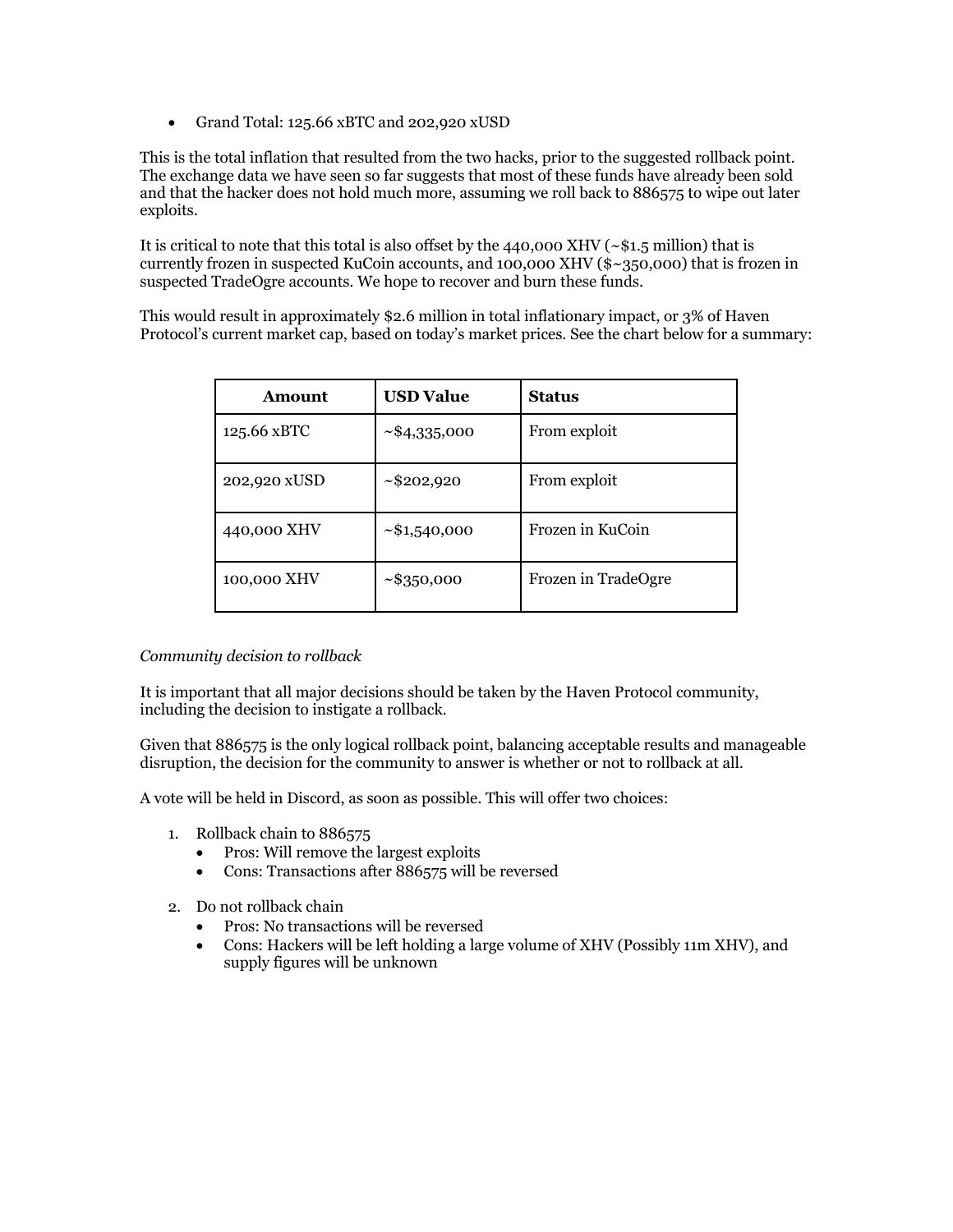## **Technical Documentation of Exploits**

#### *1. Miner reward validation*

It was possible for an unscrupulous miner to modify the transaction code to exploit a vulnerability in the miner-reward-validation code. This meant that it was possible to mint a much higher mining reward than was due.

- Occurred: Blocks 882877 (2021-06-22 18:19:41) and 883040 (2021-06-23 00:01:50)
- Value of exploit: 2 equal transactions totaling 13.46 xBTC and 202,920 xUSD

Attempts were made to block these transactions in the patch to close the vulnerability. It is now unclear whether these attempts were successful.

#### *Report*

At 5 am on June 23, 2021 it came to our attention that there had been an attempted exploit on Haven Protocol. Upon investigation, we found that it was possible for an unscrupulous miner to modify the code to take advantage of a previously unknown vulnerability in the miner-rewardvalidation code. This meant that it was possible to mint a much higher mining reward than was due.

Because miner transactions are public, the abnormally high block reward meant that it was possible to identify which block contained the fraudulent transactions. As a result, we were able to analyze the chain and confirm that there were two instances where a miner had tampered with the code in an attempt to increase the block reward.

The developers were quickly able to replicate the exploit, design and implement a fix, and issue a patch that permanently prevents a future occurrence of this exploit.

Larger mining pools were first notified, who applied the patch around 1:30 pm the same day. As soon as a majority of nodes were running the patch, the exploit was disabled.

This patch was not made publicly available, as it would have drawn attention to the vulnerability before the remaining mining pools, and other solo miners had a chance to also update.

#### *Follow-up*

The team attempted to disable the counterfeit inputs in the deployed patch. We initially thought this was successful, but it's now unknown if this attempt was successful or not.

#### *Technical summary*

Miner tx validation code has to validate each output of the miner tx. But the attacker was able to skip the validation on every other output by explicitly designing a malicious miner tx that allowed him to take advantage of a bug in the validation code.

#### *2. xJPY to xBTC conversion*

It was possible for the attacker to take advantage of a vulnerability in transaction types to modify outputs and mint extra xAssets.

- Occurred: 884293/2021-06-24 17:51:46 (2.2 xBTC), 884305/2021-06-24 18:09:30 (change from previous transaction), 884689/2021-06-25 07:04:19 (110 xBTC)
- Value of exploit: 2 transactions totaling 112.2 xBTC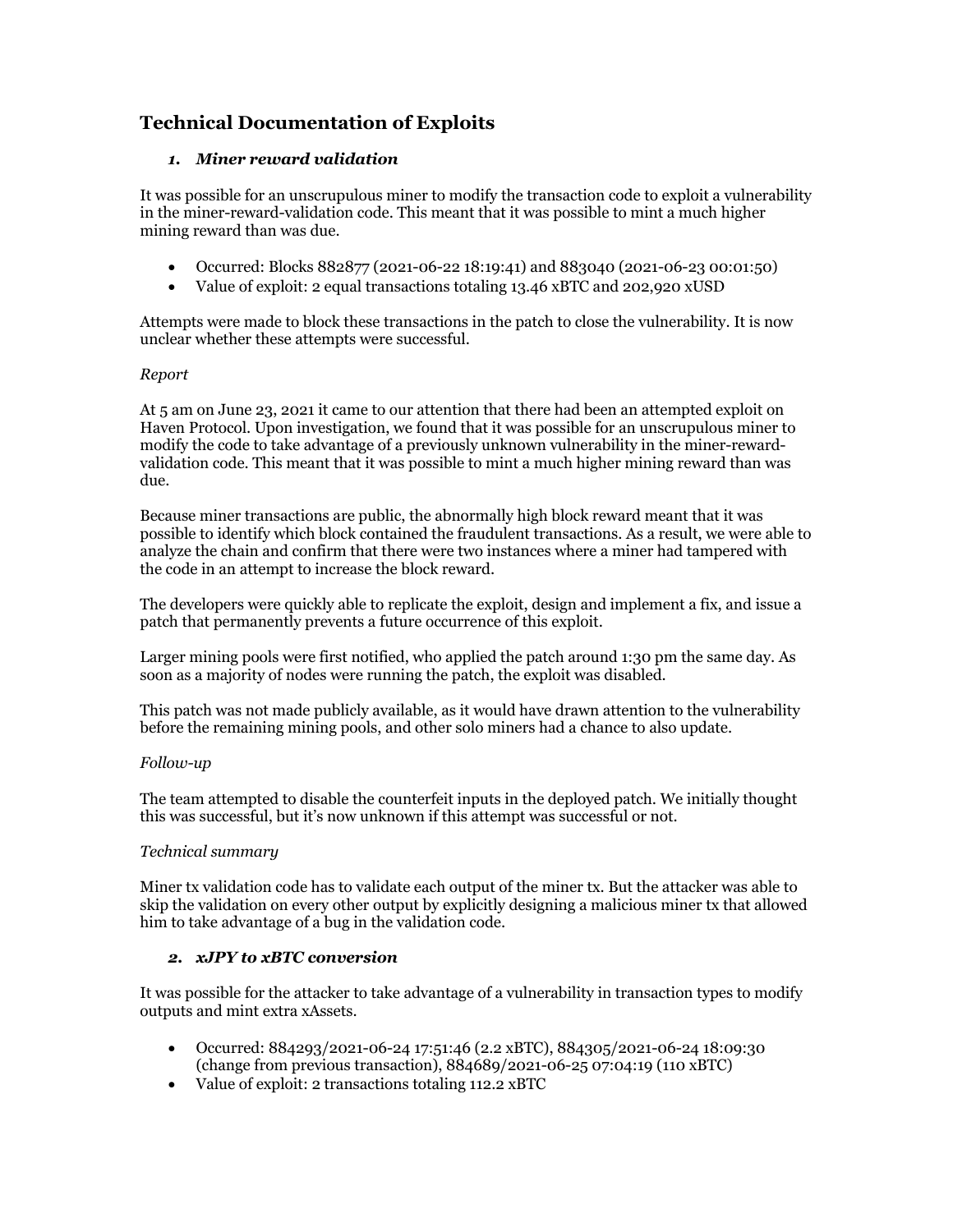#### *Report*

On the morning of June 28, 2021, the dev team became aware of two suspicious transactions in the explorer. A meeting was called immediately, and the team investigated the cause. After some initial exploration, we found a vulnerability that was exploited twice in three days, resulting in the minting of several counterfeit xBTC coins. This ultimately resulted in the unusually high selling volume of XHV on KuCoin.

#### *Follow-up*

Exchanges: We instructed exchanges to close wallets, to prevent anyone from profiting from the exploit, and to stabilize the situation.

Conversions: We disabled the pricing oracle to prevent any further conversions between XHV, xUSD, or other xAssets. This extreme measure was also necessary because the XHV price is invalid when the exchanges are closed.

Frozen accounts: KuCoin is supporting us in our investigation and actively freezing suspicious accounts.

#### *Technical summary*

Using an xJPY input and xBTC output, it was possible for the attacker to take advantage of a vulnerability in the get\_tx\_type() function. This function determines transaction type (offshore, onshore, etc.). By modifying outputs, they were able to make the transaction look like an xAsset transfer.

Since the transaction was being seen as a transfer rather than conversion, it bypassed the conversion validation code so the incorrect tx was accepted by the daemon.

#### *3. Hidden mint and burn value, vulnerability*

We found a bug that allowed the reporting of the actual number of assets minted or burnt to be manipulated. This isn't an exploit per se, and it doesn't allow for any inflation, but it does allow a bad actor to hide transactions.

It is possible to identify the transactions in the block scanner report, so we can see that it was used extensively after 886595.

This is why it is impossible to trust the supply figures after this block. We have seen 35 instances of this in the last scan, starting at block 886595.

#### *4. Zero value price record vulnerability*

The attacker was able to manipulate the output values to mint arbitrary amounts.

- Occurred: 18 times between 887361 (2021-06-29 00:45:20) and 887409 (2021-06-29 02:15:23)
- Value of exploit: It is not possible to determine the value of these exploits.

#### *Report*

In response to the xJPY exploit, the decision was taken to disable conversions by disabling pricing records. This was intended to block exploits in conversions and mitigate the impact of a rollback if needed.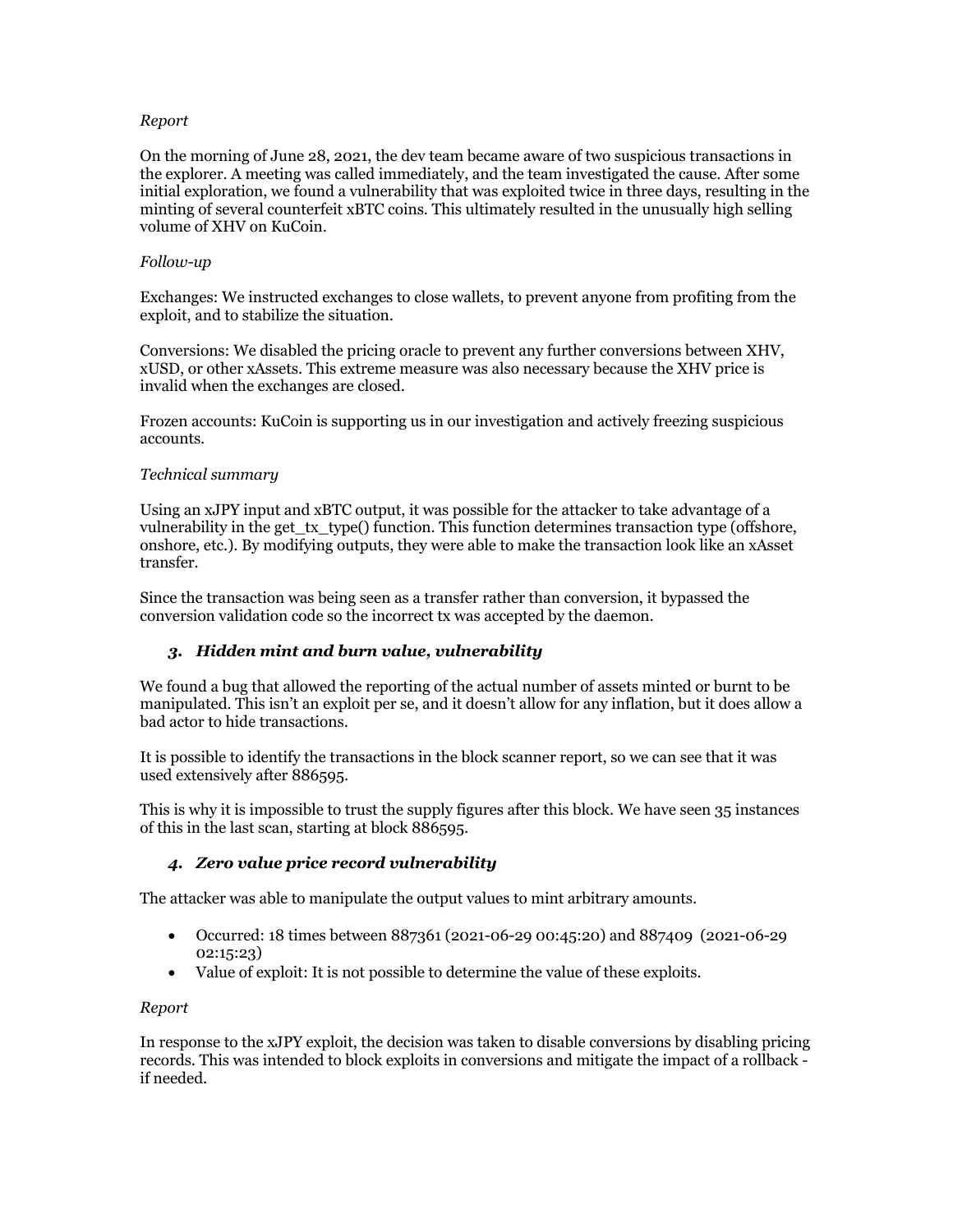The protocol is designed to invalidate conversions when no price record is available. However, a vulnerability in this protocol meant that it was possible to exploit the zero price when constructing a transaction to mint additional funds.

#### *Technical summary*

The attacker was able to pass through proof-of-value and burnt/mint checks by modifying his tx and setting the amount burnt/mint to 0. Since  $0 * x = 0$ , the validation passed, as it is supposed to return a 0 result. This is because inputs - (outputs + fee) should normally =  $\alpha$ .

This then allowed the attacker to manipulate the output values to mint an arbitrary amount.

## **Current Development Plan**

#### *Scheduled fork*

Haven v1.4.0 hard fork was in progress before the exploits halted it. All vulnerabilities have now been addressed and will be rolled into this next fork.

Trading and conversions cannot resume until this fork is live. This fork will not be released until satisfactory penetration testing, third party reviews, and audits are complete. We will continue to keep the community updated on all progress.

Because exchange wallets are already closed, the usual two-week notice for a fork will not be required.

If the community requests a rollback, the logic to implement this will be included in this release.

#### *V1.4.0 changelog*

Original changes include:

xAsset Price lag changes

- Increase the lock time between xAsset conversions to 48 hours
- Increase xAsset conversion fee to 0.5%
- Implement 80% burn on xAsset conversion fee
- Split balance of xAsset conversion fee evenly between miner and governance wallets

Bug fixes and improvements

- Improve mixing of xAsset conversions (including database migration)
- Remove failed conversions from tx from the pool at point of failure rather than 24 hours later (caused by tx pricing record height being older than ten blocks)
- Fix integer overflow bug on supply page causing circulation discrepancies

Additional Vulnerability Patches

- Fix miner reward issues added additional checks for validate miner transaction · **GitHub**
- Fix xAsset conversion issues asset type bug  $fix \cdot GitHub$
- Fix 0 price record issue add 0 pr and amount bunt/mint check  $\cdot$  GitHub
- Fix conversion fee overflow issue (found in block scan)
- Implement "proof-of-coin" into the protocol

*Proof of coin*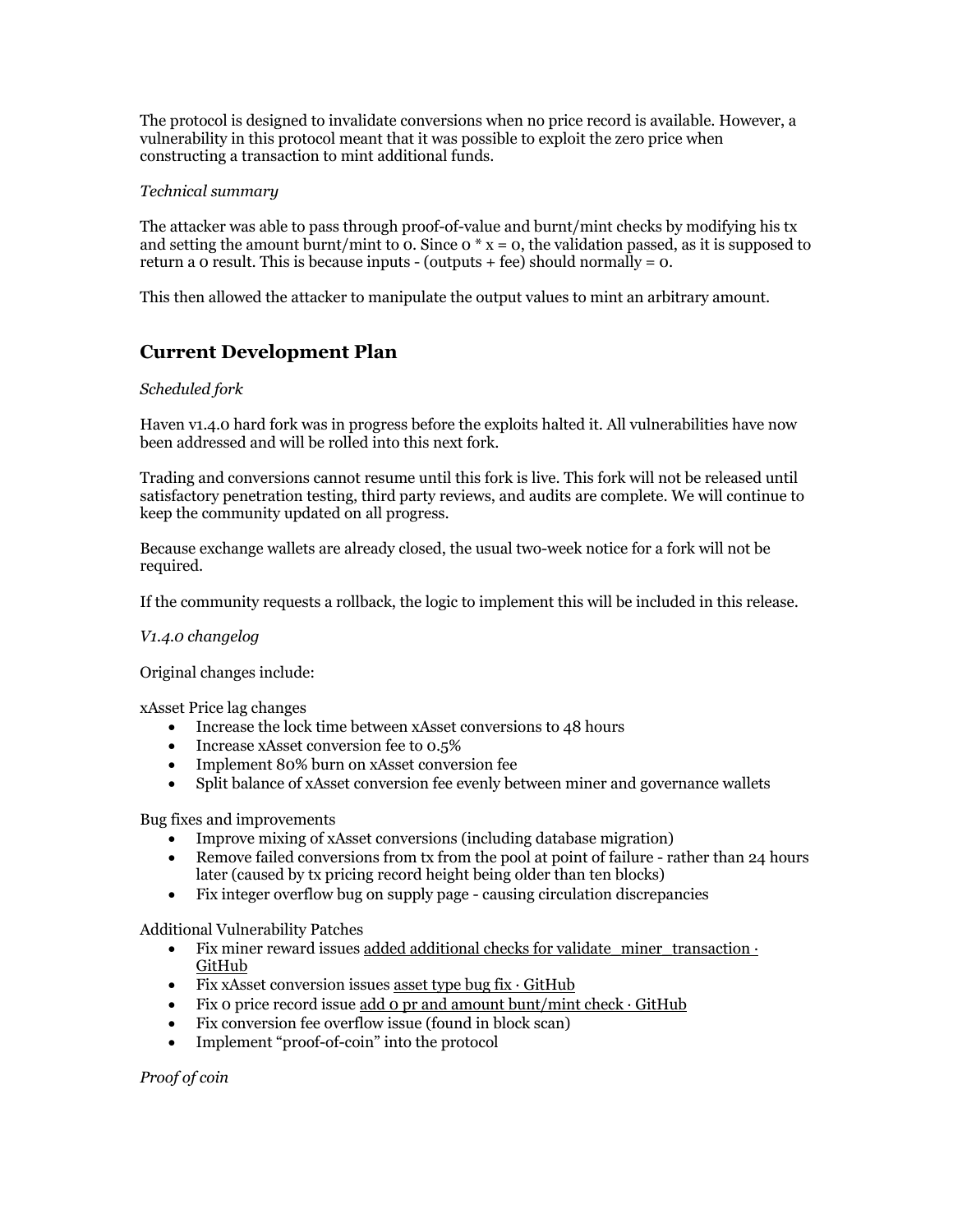Haven Protocol validation is based on a proof of value. We are now extending this concept to include public mint and burn data, to ensure that it matches the hidden values in the proof of value calculation.

This gives the protocol a second layer of validation, ensuring any future attempt to manipulate mint and burn data will not be valid and cause the transaction to be rejected.

This will block all attack vectors related to the mint and burn exploits, like those we have seen recently.

This is a major improvement in the security of the protocol. An updated version of the white paper will be released to further explain this new validation.

#### *Expected timeline*

The team are working as fast as possible to make the network secure. However, this work cannot be rushed, and time will be taken where needed to ensure it is robust and properly checked.

Key milestones

- Build chain scanner done
- Fix exploits done
- Complete proof of coin 70% done
- Testing (inc. 3rd party) ongoing
- Fork/potential rollback/open exchanges and conversions final steps

### **Lessons Learned from the Hack**

In addition to the code updates discussed above, it is critical we learn from these experiences and fix the problems that have led to these issues. The key learnings are:

#### *Improve development processes*

- Open up the repository to more developers and ensure git history included. See github.
- Implement a master, develop, feature, and hotfix branch to make the process more open.
- We will maintain a standard of imposing unit tests that cover all edge cases before merging a feature branch into the development branch.
- Pull Requests will be transparent and reviewable by all. 2 members of the team must sign off on all PR's (2 of either Neil, Akil, or Justin).
- Rewrite Monero's unit tests for Haven.
	- $\circ$  Run these in a CI/CD process for every PR. Spend as much time as necessary reviewing every instance in the code where invalid inflation can feasibly be introduced.
- Add unit tests for each bullet below. Community members can aid us in adding tests, and we can develop an increasingly large list that is provably tested against, permanently included to run in the suite of tests that run every PR merge in the CI/CD pipeline.
	- o Transaction creation.
	- o Use modified conversion rates.
	- o Convert XHV <> xAsset, xAsset <> different xAsset.
	- o Incompatible transfer types
	-
	- o XHV <> xUSD, XHV <> xAsset, xUSD <> xAsset, xAsset <> different xAsset. Multiple assets: XHV <> xUSD + xAsset, XHV <> xAsset + different xAsset, xUSD <> xAsset + different xAsset.
	- o Utilize older fee versions from before xAssets and xUSD were introduced.
	- o Utilize Monero's older tx versions to generate new output types.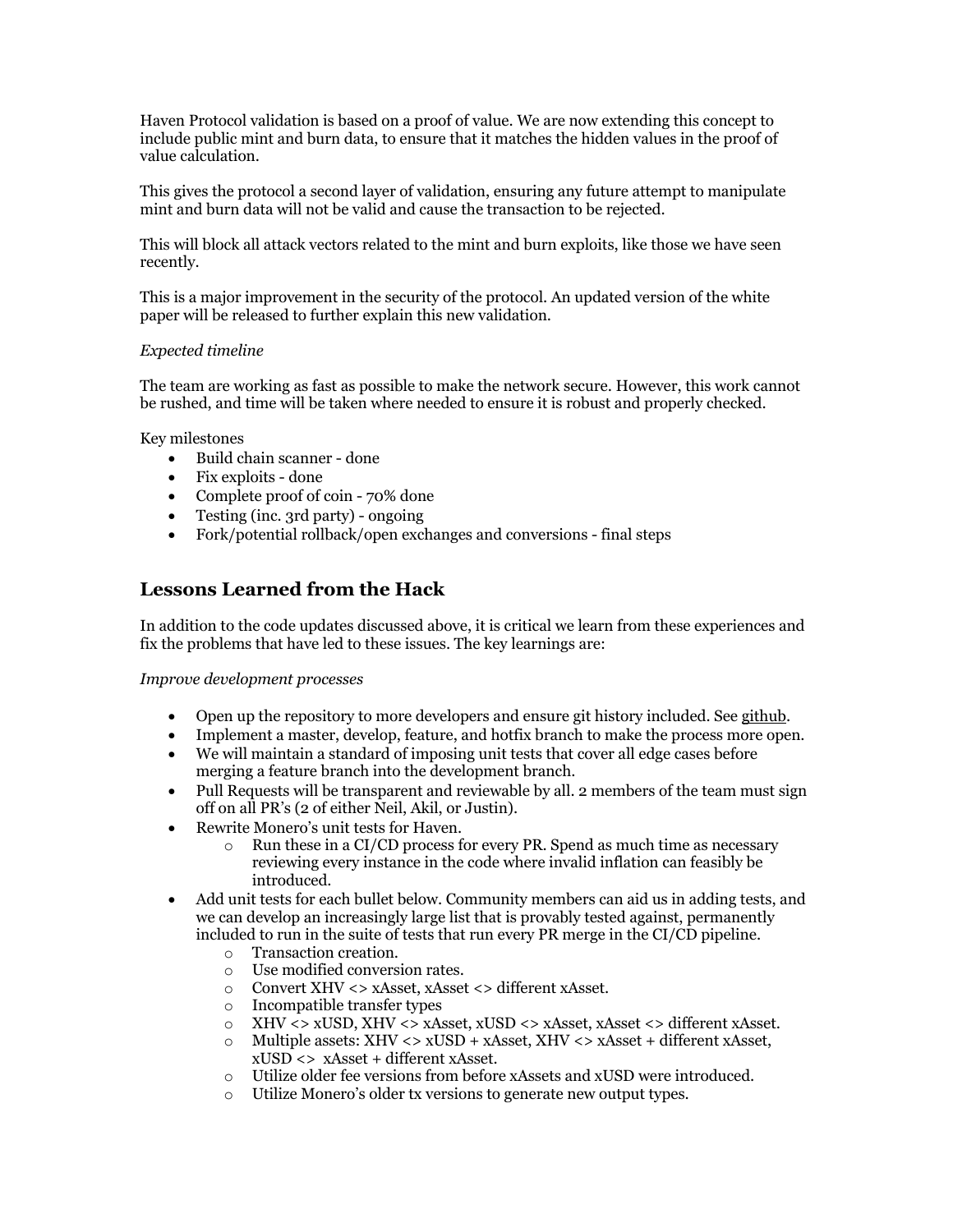- o Hard fork should probably simply prevent tx.version < 3.
- o Miner transaction.
- $\circ$  Include minted coins of various assets, using various constructions with a keen eye on conditional logic.
- o Pricing record.
- o Arbitrary prices.
- o Use an earlier time stamped pricing record.
- o 0 values for any price.
- o 0 value for the signature and arbitrary prices.
- Scan the chain for any transactions or pricing records included which may have utilized any of the mechanisms above to create hidden inflation.
- A generous bug bounty program.
- Weekly or bi-weekly technical calls for anyone in the community to join and discuss technical ideas implemented and being considered for implementation in the future.
- Haven improvement proposals (HIPs).
- Repository to keep track of improvement proposals to Haven, and offer a forum for streamlined, transparent, asynchronous discussion.
- PR's will be managed by 2 people from the team.
- Implement a robust decentralized voting mechanism.
- Design and implement proof-of-coin to allow us to be confident the transparent amount minted and amount burnt on transactions is accurate going forward.
	- $\circ$  This will be reviewed, vetted, and validated by experts in cryptography, both the mathematical logic behind it, as well as the implementation.

## **Pool Operators**

Mining rewards are currently 5,000 XHV per day. Pool operators stand to lose out if the rollback occurs.

Given pool operators' valuable contribution to the project, the team would be in favor of compensating them for lost mining rewards using funds from the governance wallet.

This is based on the assumption that the community are in favor of the idea and that the pools are able to calculate and distribute funds effectively.

## **Voting on Decisions**

We've long known that as the decisions become more important, the voting process needs to improve. Over the long term, we aspire for a robust and fully decentralized mechanism to empower the Haven Protocol community and contributors.

That said, at this time we need something a little simpler, at least until a more robust system can be implemented.

We intend to allow the community to vote via a Discord poll. We appreciate that this method has weaknesses, but this is currently our only option given the time frame.

Measures will be taken to exclude and/or identify bots. We will also make sure that the community is properly informed before each vote.